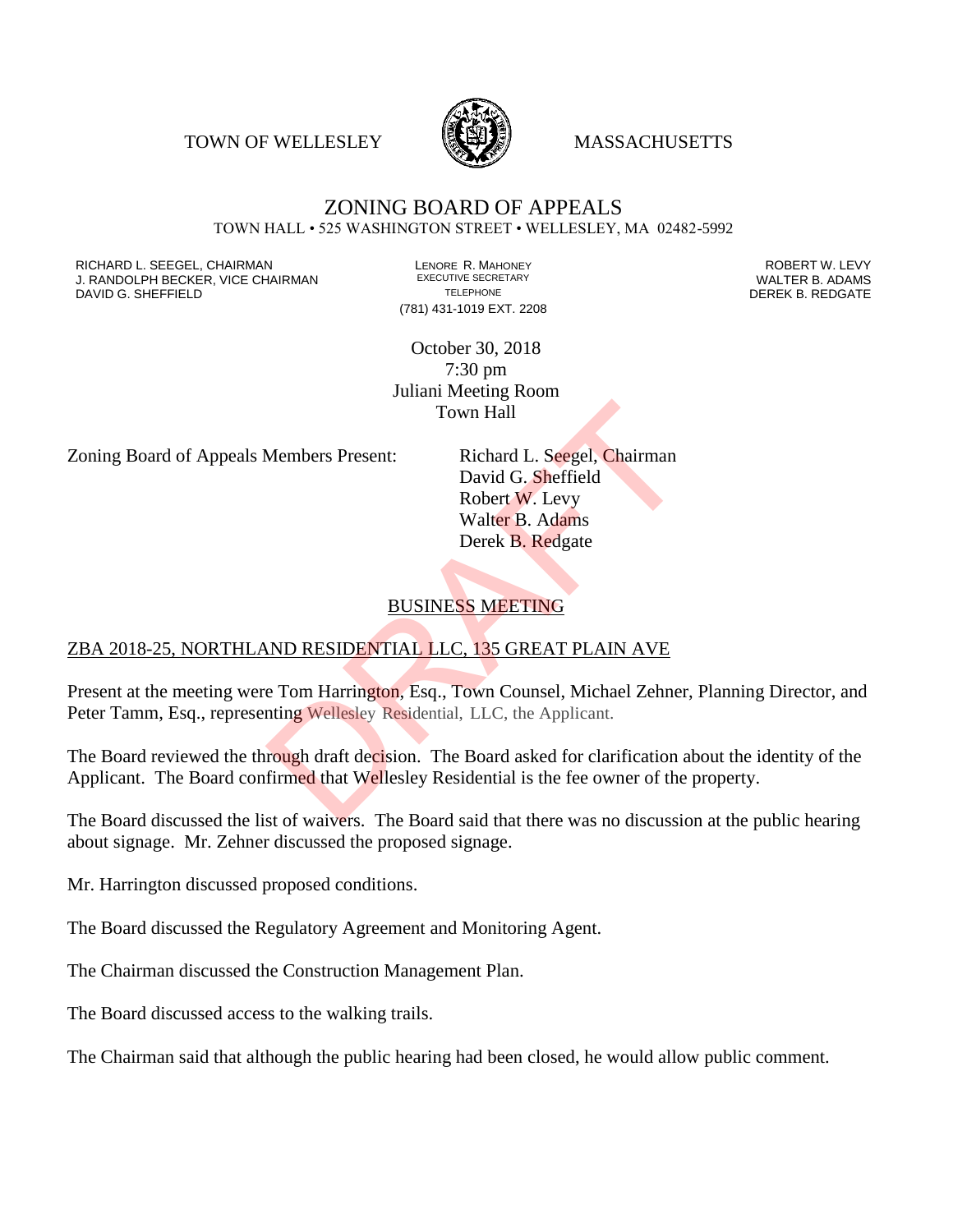Walter Miller, 8 Skyline Drive, asked about the \$75,000 payment by the Applicant after the 20<sup>th</sup> unit is build. He said that having trailers on the property for up to four years sounds excessive. Mr. Harrington said that the Developer has four years to complete the construction. Mr. Miller asked about height requirements and reasonable profits.

Elaine Gillim, 16 Fuller Brook Road, said that the hearing process was hard to follow. She expressed concerns about water issues.

Susan Mucci, 53 Eisenhower Circle, asked about affordability restrictions, vegetative screen, and rights of property owners.

Rudy Hohenberg, 43 Skyline Drive, expressed concerns about the impacts on town services, including water pressure, water supply, sewage, and roads.

The Board said that the meeting would be adjourned until Thursday, November 1, 2018, at 7 pm.

As there was no further business, the meeting was adjourned at 7:50 pm.

## ZBA 2018-24, WELLESLEY PARK, LLC, 148 WESTON ROAD

Present at the public hearing were Victor Sheen, Principal, Wellesley Park, LLC, Tom Harrington, Esq., Town Counsel, Cliff Boehmer, Architect, Michael Zehner, Planning Director, and David Hickey, Town Engineer.

Mr. Sheen said that they received Design Review Board (DRB) and Engineering Department comments. He said that the intent is to have a working session to discuss revisions.

Mr. Boehmer discussed his site visit, his experience with 40B developments, and his approach to conduct his peer review. He discussed building siting, density and massing, enhancement to the neighborhood, buffering, comparison with other 40 B projects, future development to the north and west, and the amenity building. He discussed open space and plans for a playground. eting would be adjourned until Thursday, November 1, 2<br>siness, the meeting was adjourned at 7:50 pm.<br>EY PARK, LLC, 148 WESTON ROAD<br>ng were Victor Sheen, Principal, Wellesley Park, LLC, T<br>mer, Architect, Michael Zehner, Pla

Mr. Boehmer said that the bulk, form and scale of the building are out of scale with the smaller residential buildings to the north. He discussed the lack of articulation and minimal attempt to address how the building will be perceived from the street. He said that it does not tie in with the smaller scale. He said that he had no issues with the building materials.

The Chairman said that the building looks commercial. He asked Mr. Boehmer what could be done to make it look more residential. Mr. Boehmer said that there should be more visual motion with bays, roof extensions and porches.

Mr. Sheffield discussed concerns about shadows and buildability of the project with it being so tight up against the property lines.

Mr. Hickey discussed concerns regarding density, proximity to setbacks, parking ratios, ability to turn, move and navigate the site, impact of a foundation within five feet of the property on the substantial trees beyond the lot, drainage, 12 inch pipe around three sides of the building, re-routing natural drainage patterns, servicing the drainage system, offsite impacts of stormwater system, need for more analysis of traffic